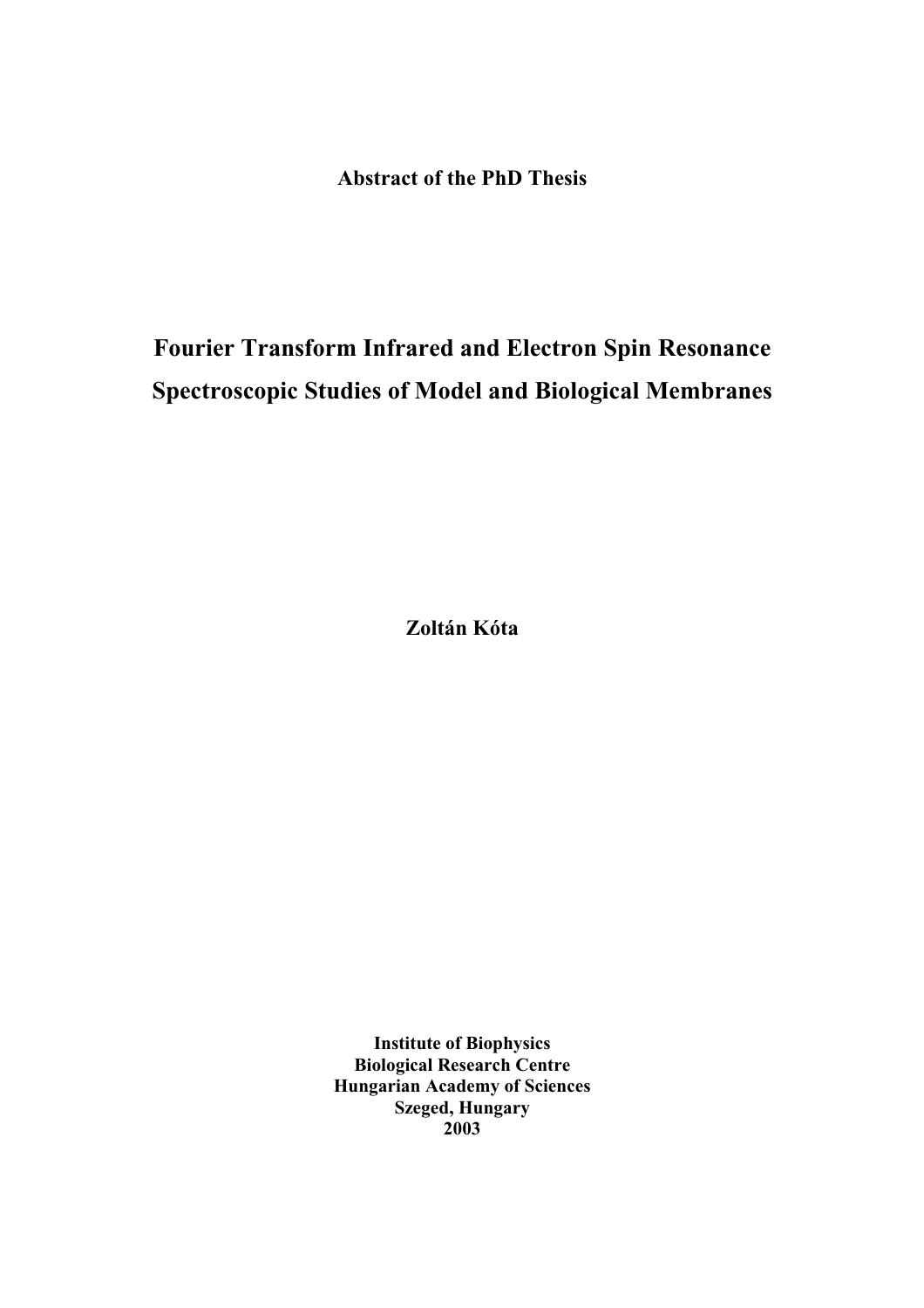# **Introduction**

Membranes play a central role in both the structure and function of cells therefore the study of biomembranes has become a meeting ground for a number of diverse scientific disciplines ranging from biophysics to molecular biology.

 Biomembranes are multicomponent dynamic systems taking part in the regulation of a number of cell processes. The major components of biological membranes are lipids and proteins. The primary role of lipids is to provide the structural framework, whereas function is mostly fulfilled by proteins. The mutual interactions of lipids and proteins are also of fundamental importance.

 One of the most abundant biomembranes is thylakoid, which in the process of photosynthesis is able to transform the physical energy of light into chemical energy, and hence to organic compounds. If a leaf is grown in darkness, proplastids develop into etioplasts, which differ in structure and composition from mature chloroplasts. Upon illumination, etioplasts are transformed into chloroplasts. This transformation involves the synthesis of chlorophylls and many polypeptides, and a large reorganization of plastid structure (greening).

 Besides the specific proteins and the pigments, the lipid composition of the thylakoid membranes is also uniquely specific. Monogalactosyl diacylglycerol (MGDG) and certain other lipids were shown to be involved in strong and specific lipid–protein interactions. The importance of phosphatidylglycerol  $(PG)$  – which accounts for  $5-12\%$  of the total lipid content – in the organization and functioning of thylakoid membranes has been demonstrated in several studies. For instance, correlation has been observed between the chilling sensitivity and the level of saturated and monounsaturated molecular species (known as 'high-meltingpoint' molecular species) of PG for a wide variety of higher plants.

 According to the importance of biological membranes, a high number of publications focused on the structure and dynamics, and on lipid–protein interactions of membranes, employing a wide variety of different physical techniques. Although much valuable information has been derived from such studies, many details are still to be explored.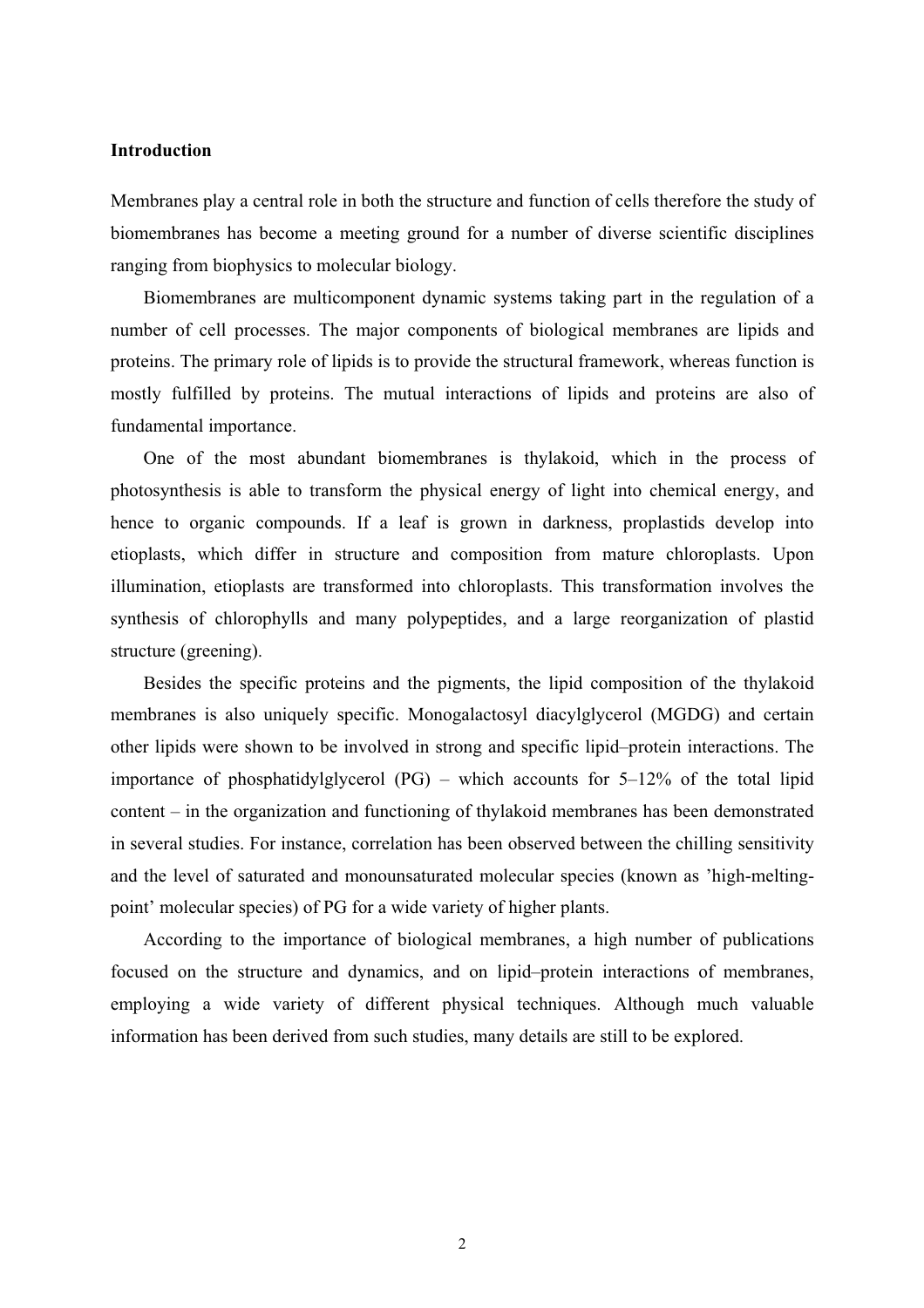#### **Aims**

In this work, mainly two complementary spectroscopic techniques, Fourier transform infrared (FTIR) and electron spin resonance (ESR) spectroscopy, were used to study membrane structure and dynamics, and lipid–protein interactions in different model and thylakoid membranes. The aims of these studies were as follows:

- 1. The development and validation of new methods to enhance the performance of FTIR and ESR spectroscopic techniques via
	- $\bullet$  improved spectrum analyses studying the CH<sub>2</sub> stretching vibrations of lipids and ESR spectra of TEMPO spin-label,
	- the combination of complementary spectroscopic data,
- 2. to gain more insight into the molecular details of structural rearrangements in developing thylakoid membranes during greening, and
- 3. to obtain information on the structural role of PG in genetically manipulated tobacco thylakoids with different character of chilling sensitivity.

## **Methods**

FTIR spectroscopy was used to study lipid acyl chain conformations, and protein structure and dynamics. Different model (phosphatidylcholines) and thylakoid membranes were investigated. Both the C–H stretching region and the  $1500-1750$  cm<sup>-1</sup> region, containing the amide I–II bands and lipid carbonyl vibrations, were analysed in the FTIR spectra.

 For ESR measurements, two spin-labels, 5-SASL and TEMPO, were applied and data related to membrane structure and dynamics were obtained by the analysis of their spectral parameters for barley thylakoids.

 Biochemical and functional parameters of thylakoids (e.g. chlorophyll content, fatty acid composition) were determined according to literature methods.

#### **Results**

## **Methodological achievements**

1. Development of a spectrum simulation and fitting program for the use of TEMPO spinlabel was carried out. With the program, the partition of TEMPO between the aqueous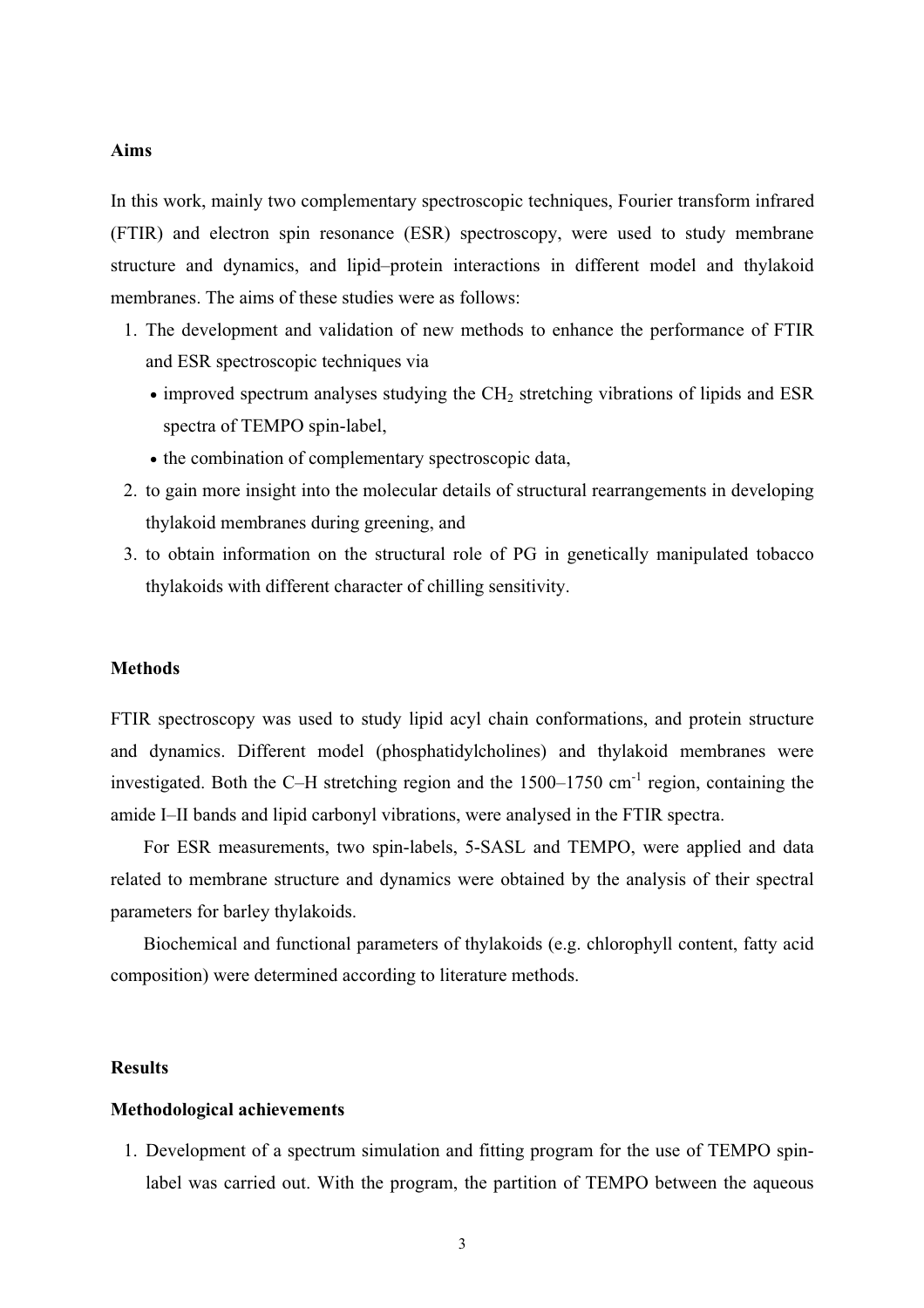and the hydrocarbon phase of the membrane can be precisely determined from the experimental ESR spectrum. Thus it provides data on lipid packing and membrane fluidity. Furthermore, the rotational dynamics of TEMPO can also be characterized.

2. It was shown that the  $v_{sym}CH_2$  band of the FTIR spectra can be resolved into two components, one related to the ordered, the other to the disordered segments of the hydrocarbon chains of lipids, and that the apparent temperature-induced frequency shifts of this band can be described by the competition of its two close-lying components. The method was applied on complex biological membranes as well.

## **Resolution of biological problems**

# *Greening of barley thylakoids*

- 3. An intersubtraction method was applied on the ESR spectra of 5-SASL spin-label. It provided an immobile and a mobile component spectrum, which could be used to determine the protein-associated lipid fraction in barley thylakoid membranes.
- 4. Our data suggest that a structural coupling between the major lipid and protein components develops during greening. The fatty acid composition and the stability of the newly synthesized light-related proteins was found to be changing in a concerted way – the appearance of more and more unsaturated lipids provides an appropriate environment for the formation of photosynthetically active protein assemblies with higher stability.
- 5. The formation of large protein complexes most of them probably related to LHCII was followed. It was shown that the mean oligomer size of the proteins increases about 7-fold during greening.
- 6. Three phases were proposed for the interpretation of the sequence of correlated molecular events during greening. In agreement with the Chl accumulation, greening starts with the onset phase, which is followed, by the rearrangement phase where the largest changes occur. The functional membrane is formed in the maturation phase.
- 7. The partial heat-denaturation of protein complexes seems to promote a large-scale lipid structural change in the thylakoid membrane – probably due to a lamellar to inverted hexagonal phase transition of the MGDG lipid species.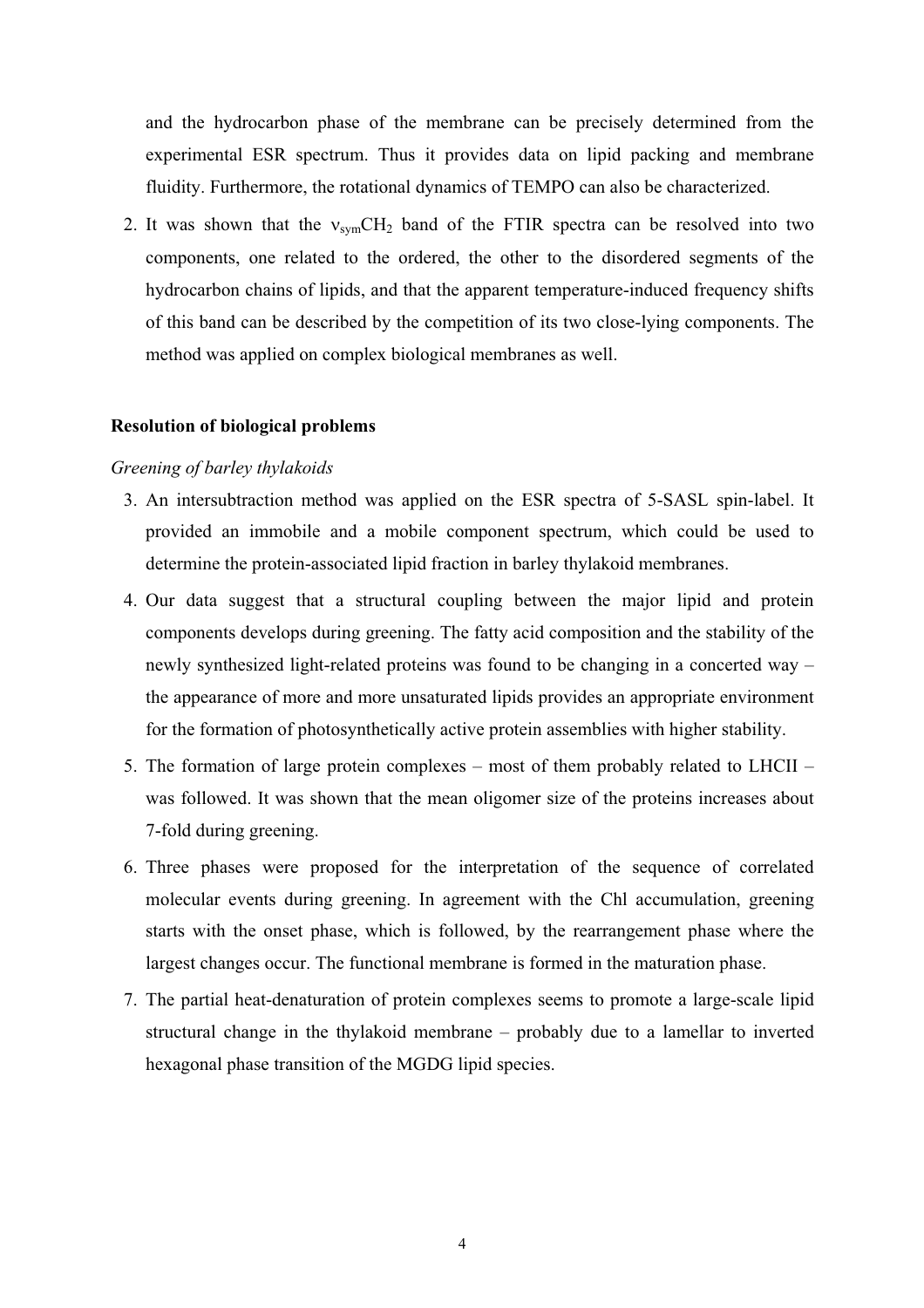# *Genetically manipulated tobacco thylakoids*

8. With the use of the two-component analysis of the  $v_{sym}CH_2$  band, the structural role of PG molecules and their level of unsaturation have been documented on genetically manipulated tobacco plants. According to our FTIR data, PG is in intimate contact with the membrane proteins, it provides the proper dynamics of the lipid environment for the functioning of the proteins, but it is not responsible for maintaining their structural stability. It was shown that PG has a structural role, which could not have been detected by biochemical methods so far. This structural role provides an explanation for the physiological differences between the wild type and genetically manipulated tobacco plants.

# **Publications**

#### **Papers related to the thesis**

- I. Droppa, M., Kóta, Z., Páli, T., Szalontai, B., Horváth, L. I., and Horváth, G. Structural–functional organization of thylakoids in developing chloroplasts In *The Chloroplasts: From Molecular Biology to Biotechnology,* eds. Argyroudi-Akoyunoglou, J. H., Senger, H. (Kluwer Academic Publishers), pp. 55–60., 1999
- II. Kóta, Z., Szalontai, B., Droppa, M., Horváth, G., and Páli, T. Fourier transform infrared and electron paramagnetic resonance spectroscopic studies of thylakoid membranes *J. Mol. Struct.* **480–481**, 395–400, 1999
- III. Kóta, Z., Debreczeny, M., Szalontai, B. Separable contributions of ordered and disordered lipid fatty acyl chain segments to  $vCH<sub>2</sub>$  bands in model and biological membranes: A Fourier transform infrared spectroscopic study *Biospectroscopy* **5**, 169–178, 1999
- IV. Kóta, Z., Szalontai, B., Droppa, M., Horváth, G., and Páli, T. The formation of an inverted hexagonal phase from thylakoid membranes upon heating *Cell. Mol. Biol. Lett.* **7**, 126–128, 2002
- V. Kóta, Z., Horváth, L. I., Droppa, M., Horváth, G., Farkas, T., and Páli, T. Protein assembly and heat stability in developing thylakoid membranes during greening *Proc. Natl. Acad. Sci. USA* **99**, 12149–12154, 2002
- VI. Szalontai, B., Kóta, Z., Nonaka, H., and Murata, N. Structural consequences of genetically engineered saturation of the fatty acids of phosphatidylglycerol in tobacco thylakoid membranes. An FTIR study *Biochemistry* **42**, 4292–4299, 2003